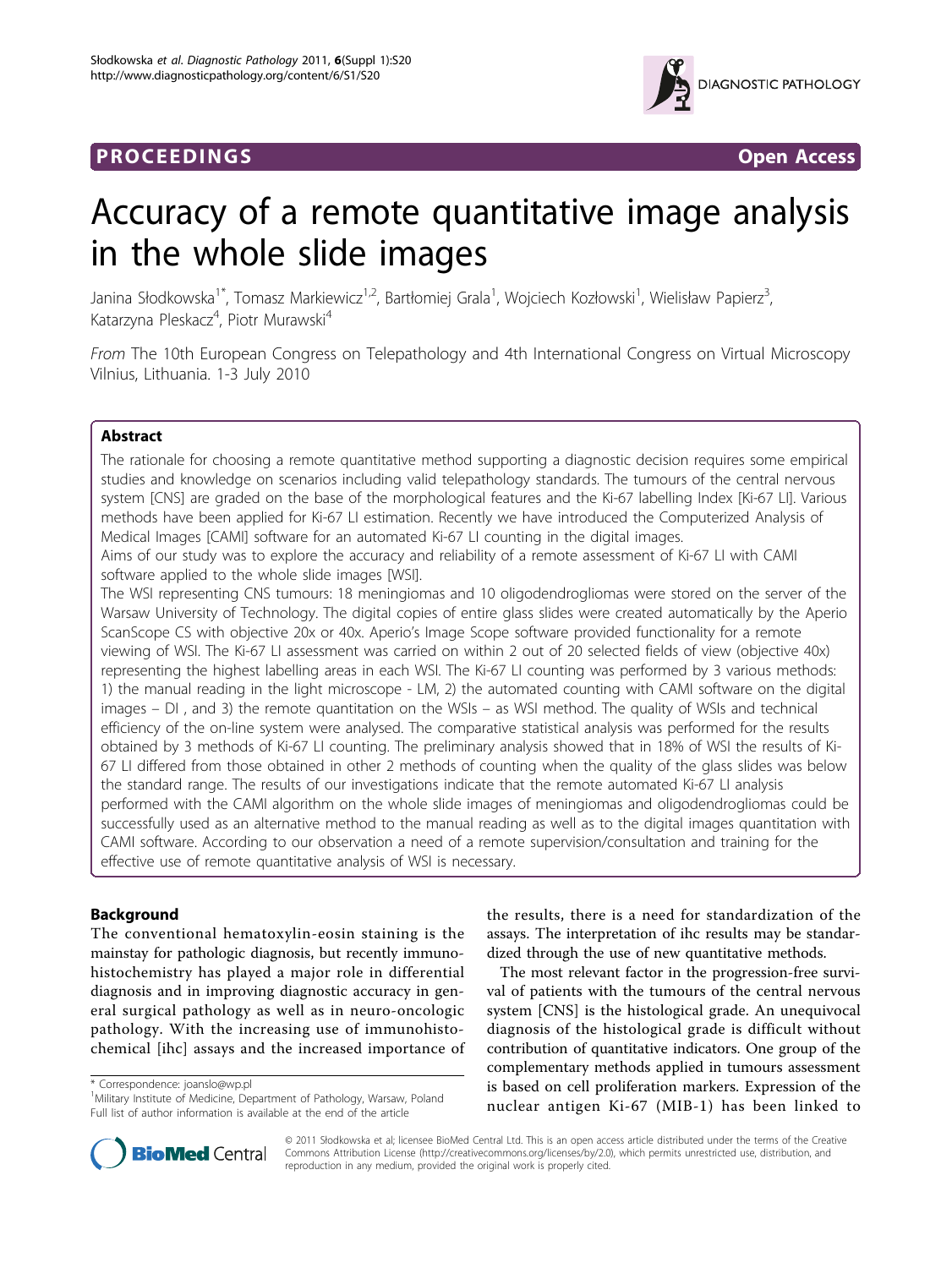proliferative activity and prognosis in a variety of neoplasms. Ki-67 labelling index [LI] has been used as a complementary method to differentiate better and worse prognostic groups of astrocytomas, meningiomas and oligodendrogliomas [\[1](#page-4-0)-[4\]](#page-4-0) However, Ki-67 LI reproducibility has been doubted because of the interlaboratory and interobserver variability, imprecision and low sensitivity of human visual inspection. Important possible sources of variability of the Ki-67 LI are the immunohistochemical staining methods and the counting methods [[1,3-7](#page-4-0)].

In this study, we explored the accuracy of a remote Ki-67 LI quantisation performed on the whole slides images [WSI] of the CNS tumours, by the software CAMI [the Computerized Analysis of Medical Images] installed as a Web-based application along with networked server [[9\]](#page-4-0).

## **Methods**

The study was performed on two types of CNS tumours: oligodendrogliomas and meningiomas selected from the archives of the Pathology Department of the Military Institute of Medicine, and of the Pathomorphology Department of the Medical University of Lodz.

For the Ki-67 LI evaluation two various methods of ihc staining were applied for two groups of samples A and B as follows:

Group A. 28 representative samples of tumours: 10 oligodendrogliomas and 18 meningiomas graded I - III were stained according to the standard manual ihc procedure for Ki-67 nuclear antigen on paraffin sections, with the monoclonal mouse anti-human Ki-67 antibody (clone MIB-1; manufacturer Dako, Denmark; product no. M7240), in dilution of 1:100. Dako's EnVisionTM (product no. K4001) was used as the visualisation system. The insufficient quality of 8 glass slides stained ihc (scanty vs. fragmented or fibrotic samples vs. overstained, or thick multilayer samples) were the problems for the digital images acquisition and scanning (focusing and calibration) followed by the difficulties in quantitative assessment of MIB-1 reactivity. Finally these cases were excluded from the further investigation. In order to prove the quality standard of glass slides the procedure of ihc staining was modify and repeated in the group B.

Group B. The paraffin blocks representing 20 cases of group A were re-cut for 3 μm thick sections and autostained (in Dako's autostainer) with the FLEX monoclonal mouse anti-human Ki-67 antigen, clone MIB-1, ready-to-use, according to the manufacturer's manual [\[8](#page-4-0)].

Three techniques of Ki-67 LI quantitation were performed by the pathologists for the group A and B samples:

a/ LM method - the labelled-cell count (Ki-67 LI) was determined by a manual reading with the light microscope. The number of tumour cells with distinct nuclear staining was recorded after counting tumour cells in 2 consecutive high power fields in the most reactive areas of the slides. The percentage of positive tumour cells was then calculated as Ki-67 labelling index.

b/ DI method - the automated counting on the digital images with CAMI software. This method based on Ki-67 LI quantitation in 2 out of 20 recorded digital images representing 20 high power fields with the highest MIB-1 reactivity. For the digital images acquisition 20 high power microscopic fields (40x) with the highest MIB-1 immunoreactivity were selected from each slide. The selection was performed with the Olympus BX-61 microscope at 400x magnification. The Olympus DP72 digital camera working in red-green-blue (RGB) format and resolution  $680 \times 512$  was used for the images preparation. Total number of 370 digital images underwent the investigation. Each digital image covered field of 320  $\times$  240 µm with the mean number of neoplastic cells as 596 (ranging from 132 to 967). The following procedure was the images analysis based on the recently developed computerised automated system for cell counting - CAMI [[5,9\]](#page-4-0).

c/ WSI method - the automated counting with CAMI algorithm on the whole slide images. Each glass slide was automatically converted to the WSI using the Aperio ScanScope SC (Aperio Technologies, U.S.A.) under 20x or 40x for the group A and only under 40x for the group B. The WSI were stored on the server of the Institute of Theory of Electrical Engineering [\(http://](http://cami.iem.pw.edu.pl) [cami.iem.pw.edu.pl](http://cami.iem.pw.edu.pl)) The server speed connection for downloading was 34 Mb/s and for uploading 15 Mb/s [[10\]](#page-4-0). The Aperio's Image Scope software was used for a remote screening of the WSIs and selection of 20 high power fields (40x) with the highest MIB-1 immunoreactivity - by the pathologist at the workstation of the MIM (speed connection for downloading 28 Mb/s and for uploading 15 Mb/s). The recorded 20 images (snapshots) of each case were evaluated with CAMI algorithm for Ki-67.

For the method DI and WSI the final Ki-67 LI results were calculated on the base of 2 out of 20 the highest values among recorded results for each case as follows:

 $Ki-67 = ((R_1+R_2)/(N_1+R_1+N_2+R_2))$  x100% [%]

 $N_1$  – number of cells with negative immunoreaction for area A;  $R_1$  – number of cells with nuclear reactivity for area A;  $N_2$  – number of cells with negative immunoreaction for area B;  $R_2$  – number of cells with nuclear reactivity for area B.

The comparative statistical analysis of the results was performed with the Wilcoxon's test.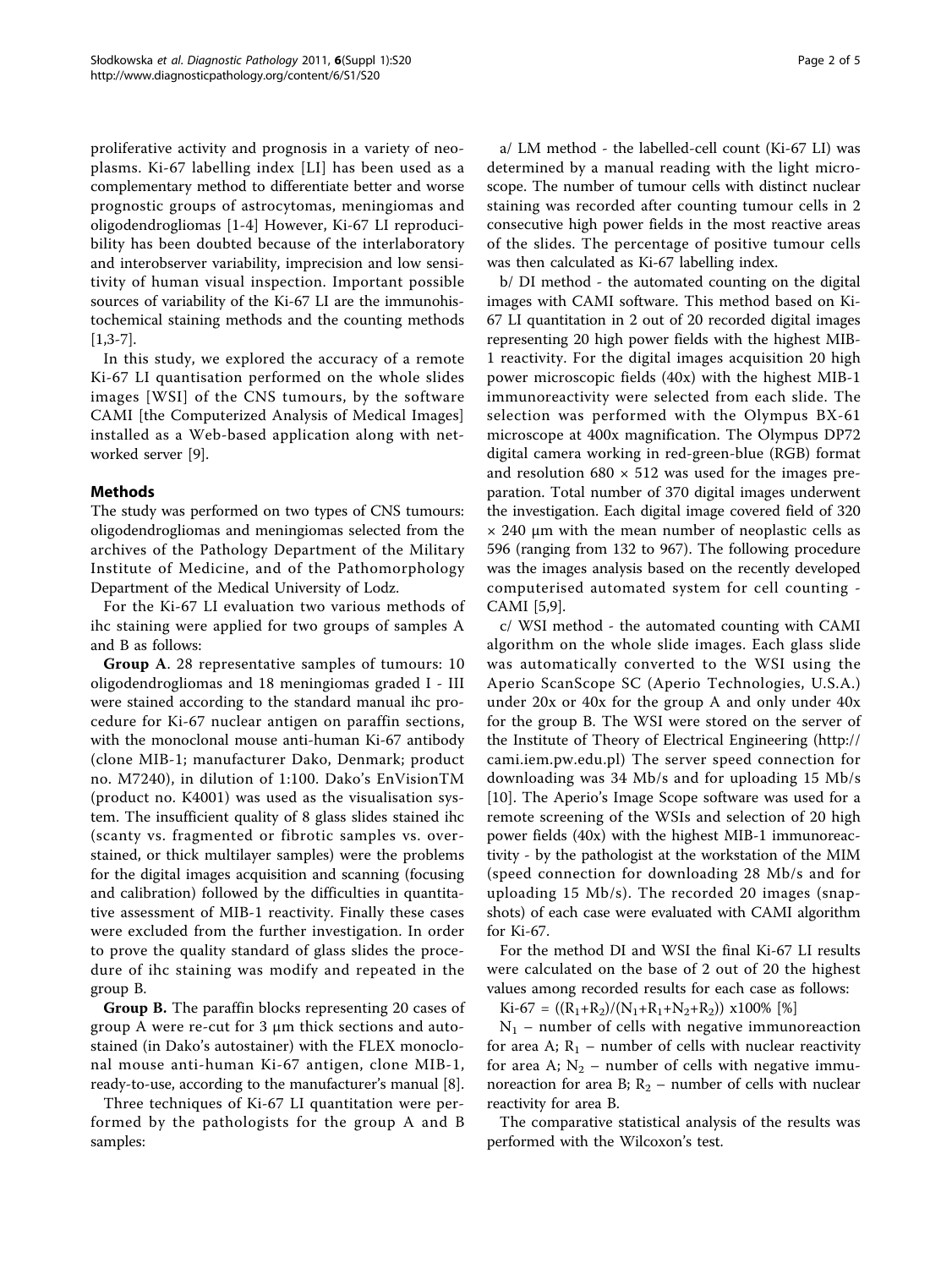

#### with the CAMI software as 21,5% (Ki-67 LI) which support the diagnosis of anaplastic (grade III) oligodendroglioma.

## Results

An exemplary figure of the obtained digitized slides is given in figure 1A, 1B. The histopathological characteristics of the studied CNS tumours is presented in the table 1.

All histological ihc samples, the digital images and the WSIs of the group B showed prefect quality, much better than those of the group A. The glass slides of the group A in majority (15/20) were scanned under 20x but for the standard protocol of the study the WSIs were screened and counted under 40x. The simulated higher magnification decreased the images quality on a monitor, impaired the computerised image analysis of DIs and WSIs and could be a reason of some discrepancies between counting results in a few cases.

The final data of Ki-67 LI evaluation listed according to 3 modes of quantisation: the manual reading - LM, and the automated assessment in the digital images – DI and in the whole slide images – WSI method are shown in the table [2](#page-3-0).

|  |  | Table 1 The histopathological characteristics of the studied material |  |  |  |  |
|--|--|-----------------------------------------------------------------------|--|--|--|--|
|--|--|-----------------------------------------------------------------------|--|--|--|--|

| Histological type of tumour | Histological Grade | Group A               | Group B         |                 |
|-----------------------------|--------------------|-----------------------|-----------------|-----------------|
|                             |                    | Number of cases       |                 | Number of cases |
|                             |                    | Preliminary selection | Final selection | Final selection |
| Oligodendroglioma           | Ш                  |                       |                 |                 |
| Oligodendroglioma           | Ш                  | h                     |                 |                 |
| Meningioma                  |                    |                       |                 |                 |
| Meningioma                  |                    |                       |                 |                 |
| Meningioma                  | Ш                  |                       |                 |                 |
| Total                       |                    | 28                    | 20              | 20              |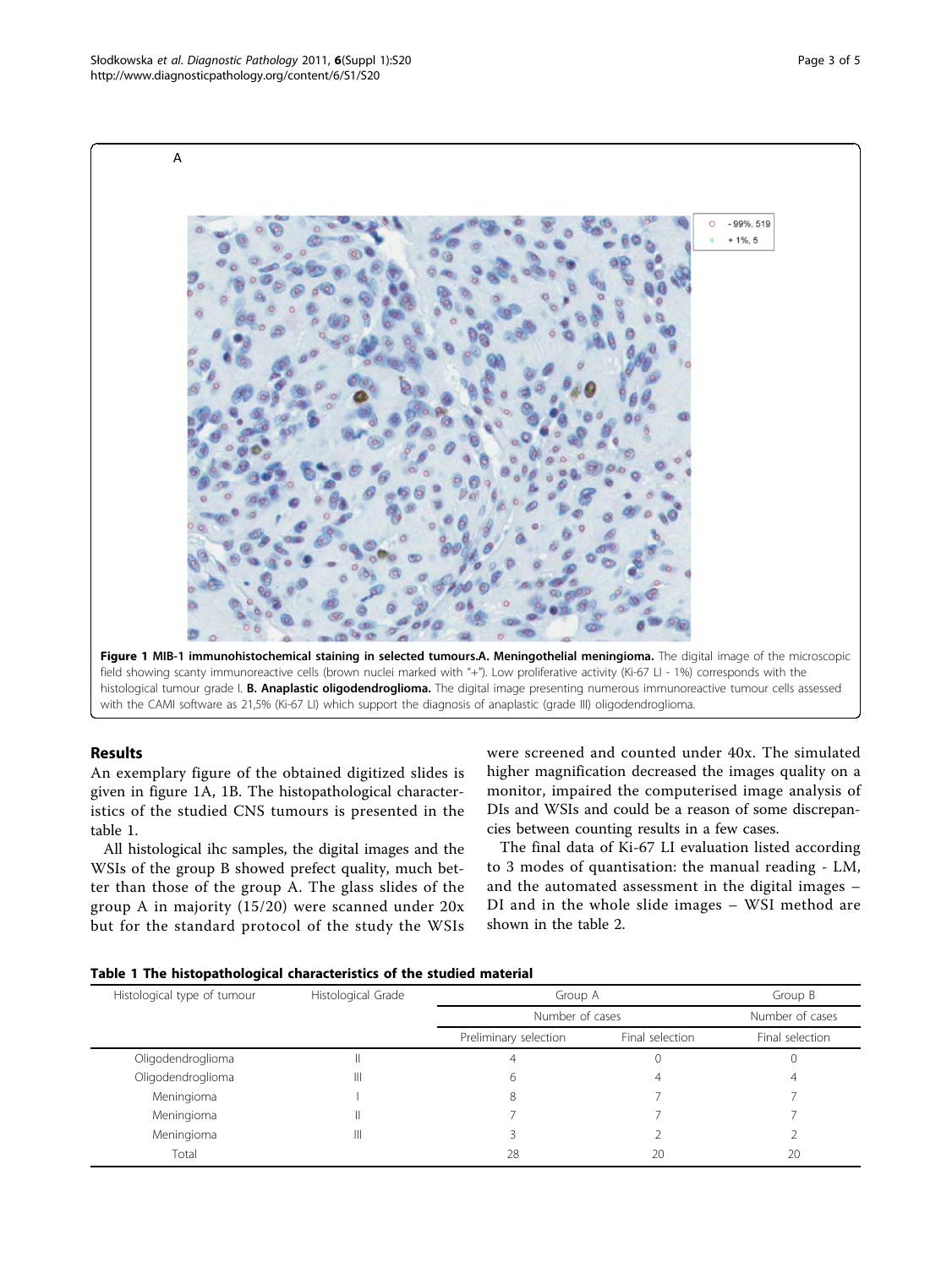<span id="page-3-0"></span>As presented in the table 2 the average weight values of Ki-67 obtained by the WSI method are higher than parallel values of the LM and DI methods in both groups: A and B. Additionally it is shown that the average weight values of Ki-67 resulted from WSI method in the group B are higher than those in the group A. These observations can suggest the greater sensitivity of the WSI method comparing to the methods LM and DI but need to be proved in the extended study.

The comparative analysis of statistical distributions of variables (values of Ki-67) for the methods LM, DI, WSI in the groups A and B as well as the groups A vs. B was carried on by the Wilcoxon's test. Due to statistical character of the variables the null hypothesis  $(H_0)$  was proposed that the distributions of both variables are identical by means that the results of the methods correspond to the medical means of the results. As a result of statistical analysis we didn't find a reason to reject the null hypothesis. This is why, in our opinion, the WSI method could be used as an alternative one to the

Table 2 Results of Ki-67 LI counted by various methods, in relation to the histologicaltype of tumours and different methods of ihc staining (group A and B)

| The histological groups of<br>tumours | Ki-67 results (%)   |       |            |       |         |       |  |
|---------------------------------------|---------------------|-------|------------|-------|---------|-------|--|
|                                       | Methods of counting |       |            |       |         |       |  |
|                                       | Group A             |       |            |       | Group B |       |  |
| Oligodendroglioma III                 | LM                  | DI    | <b>WSI</b> | LM    | DI      | WSI   |  |
| 1.                                    | 17,10               | 17,35 | 27,20      | 19,30 | 19,20   | 25,80 |  |
| 2.                                    | 28,50               | 29,45 | 27,15      | 31,30 | 29,15   | 33,10 |  |
| 3.                                    | 41,40               | 41,85 | 36,15      | 74,20 | 76,90   | 46,20 |  |
| 4.                                    | 25,20               | 24,75 | 31,55      | 22,90 | 22,45   | 16,95 |  |
| Meningioma I                          |                     |       |            |       |         |       |  |
| 1.                                    | 1,85                | 2,05  | 2,00       | 2,40  | 1,90    | 2,55  |  |
| 2.                                    | 8,95                | 10,00 | 11,79      | 10,30 | 8,50    | 8,60  |  |
| 3.                                    | 6,50                | 5,75  | 7,10       | 4,25  | 4,40    | 6,35  |  |
| 4.                                    | 5,30                | 5,60  | 5,85       | 6,45  | 6,80    | 6,25  |  |
| 5.                                    | 8,65                | 9,60  | 6,60       | 4,70  | 4,75    | 4,05  |  |
| 6.                                    | 5,95                | 6,80  | 8,32       | 10,90 | 9,70    | 16,10 |  |
| 7.                                    | 7,60                | 7,90  | 9,55       | 15,95 | 15,60   | 23,55 |  |
| Meningioma II                         |                     |       |            |       |         |       |  |
| 1.                                    | 19,20               | 20,15 | 19,80      | 7,30  | 7,70    | 6,20  |  |
| 2.                                    | 5,90                | 8,55  | 5,61       | 16,20 | 16,35   | 16,60 |  |
| 3.                                    | 9,95                | 9,20  | 11,30      | 11,00 | 11,20   | 15,90 |  |
| 4.                                    | 18,60               | 19,30 | 17,85      | 11,80 | 12,80   | 12,60 |  |
| 5.                                    | 8,85                | 8,70  | 15,60      | 13,90 | 14,05   | 20,75 |  |
| 6.                                    | 20,90               | 24,95 | 26,00      | 32,60 | 33,40   | 35,70 |  |
| 7.                                    | 21,30               | 21,25 | 20,90      | 14,50 | 15,40   | 17,00 |  |
| Meningioma III                        |                     |       |            |       |         |       |  |
| 1.                                    | 23,35               | 21,90 | 10,10      | 32,60 | 35,10   | 27,25 |  |
| 2.                                    | 25,60               | 26,95 | 22,50      | 23,65 | 23,80   | 32,75 |  |

Legend: the results are presented as a weighted average from 2 view fields showing the highest MIB-1 immunoreactivity (Ki-67).

LM and DI counting methods in both the group A and group B. Exceptionally, in one case (1/15) in the population of "Meningioma II" the statistical significance was lower than  $0.05$  (p<0.02) (Table 3) which indicates that the methods LM-B vs. DI-B shouldn't to be used interchangeably.

## **Discussion**

Recent progress in the pathology field is headed towards a more quantitative, reproducible, and specific approaches. Image analysis with new tools and newer stains allow for shifting from semiquantitative to more quantitative analyses in some areas of the pathology. The conventional hematoxylin-eosin staining is the mainstay for pathologic diagnosis, but immunohistochemistry has played a major role in differential diagnosis and in improving diagnostic accuracy in general surgical pathology as well as in neuro-oncologic pathology. With the increasing use of ihc assays and the increased importance of the results, there is a need for standardization of the assay. The interpretation of ihc results may be standardized through the use of newer stains (e.g. MIB-1 vs. MIB-1Flex antibody; autostainers) and tools such as WSI technology and new quantitative methods. With the assistance of a computer and automated analysis programs some help is offered to eliminate the inherent variability of pathologist-based scoring and to increase the sensitivity of the quantitative trials.

It has been demonstrated that the Ki-67 proliferation index is the most important criterion for histological classification of meningiomas, oligodendrogliomas or astrocytomas [[1,3,4\]](#page-4-0). The computer-aided image analysis software CAMI has been designed and implemented in our previous research on Ki-67 LI on the CNS tumours [[5,9\]](#page-4-0). In the current study CAMI was installed as a Web-based application along with networked server for the remote quantitate analysis of Ki-67 LI on the whole slide images of meningiomas and oligodnedrogliomas. The accuracy of the remote automated quantisation of Ki-67 LI of the WSIs was evaluated by the comparative quantitative study with two other methods of counting:

Table 3 The statistical results (probability of value that  $H_0$  should be rejected) of the comparative analysis for three counting methods for Meningiomas II

| DI - A | LM - A | WSI - A | DI - B | LM - B | WSI - B |
|--------|--------|---------|--------|--------|---------|
|        | 0.24   | 0,87    | 1,00   | 1,00   | 0,55    |
| 0.24   |        | 0.24    | 0,87   | 1.00   | 0,50    |
| 0.87   | 0.24   |         | 0,61   | 0.61   | 0.74    |
| 1.00   | 0.87   | 0.61    |        | 0,02   | 0,09    |
| 1.00   | 1.00   | 0.61    | 0,02   |        | 0,06    |
| 0.55   | 0,50   | 0.74    | 0,09   | 0,06   |         |
|        |        |         |        |        |         |

Legend: The probability of value in the table 3 could be in range 0-1. For the underline value null hypothesis  $H_0$  must be rejected.